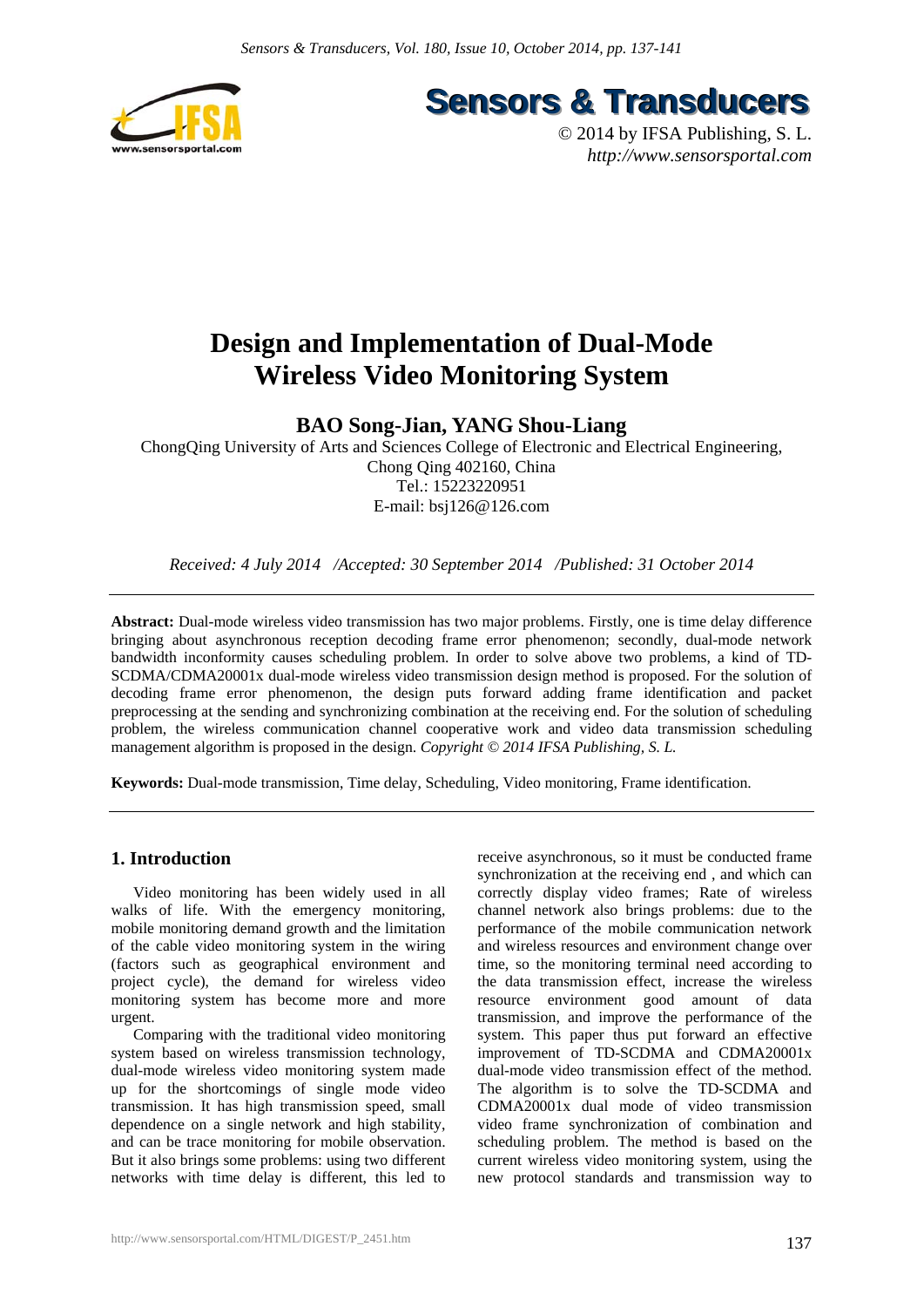realize the dual-mode wireless network video surveillance, the performance of video transmission system is better. The method includes video data adding frame identification and packet preprocessing when sending, using the receive buffer to realize synchronization combination and efficient scheduling algorithms when receiving. The former can solve the problem of dual mode of asynchronous receive, which greatly improved the availability of the network. The former can solve the problem of dualmode asynchronous receive. The latter greatly improved the availability of the network.

## **2. System Structure and Function**

#### **2.1. System Overall Composition**

Terminal system overall architecture is shown in Fig. 1, the system consists of OMAP3530 embedded chip and its peripheral chips. It mainly can be divided into five parts: network, a video capture, video compression, local storage and peripheral control [2].

Network part consists of 1 block of CDMA module and 1 block of TD-SCDMA. When system is working, it can use routing load balancing strategy in the Linux system and dual-mode scheduling algorithm control sending rate of two modules.

Local storage part consists of 1 piece of mobile hard disk. Responsible for uncompressed video data or compressed video data is stored locally, and it stores uncompressed video data or compressed video data according to the determined by the users themselves.

Peripheral control part consists of 1 piece of CPLD. It can control the external set of power supply, camera, and light.

The thread synchronization is initialized by Rendezvous program module. The module using POSIX condition realizes synchronizing threads initialized. Each thread performs its initialization, since the end of the object to be notified of Rendezvous. All the threads after initialization, unlock at the same time, and began to implement the main loop [3].



**Fig. 1.** Dual-mode video terminal system hardware structure.

#### **2.2. System Main Function**

The system main function is image acquisition, its compression and real-time transmission to the monitoring center. On this basis, it also can realize video parameters modification, the modification of network transmission parameters, local storage, as well as the local power supply control.

#### **2.3. System Working Process**

The System overall flow is shown in Fig. 2. After powered on, firstly, the system is initialized, including hardware initialization, software initialization and interacts with the server process information, etc.



**Fig. 2.** System software overall flow chart.

Normal initialization is completed, the main thread will create video capture thread, video compression thread, command receiving and parsing thread, the network sending thread, system debugging thread. Video compression thread will create local storage thread, a total of five kinds of six threads (because of having 1 CDMA module and 1 TD-SCDMA module, so a total of 2 command receiving and parsing thread). Then the main thread blocking, waiting for the end of each thread, finally shutdown operation.

# **3. Dual Mode Video Transmission Scheduling Algorithm**

#### **3.1. System Sender Data Preprocessing**

#### **3.1.1. Packet Synchronization Combination Algorithm Target**

Video transmission use TD-SCDMA and CDMA20001x 2 modules, and use the serial port using UDP protocol to send under Linux. With two different networks, delay differences lead to receive signal asynchronously, so the signal will be synchronously managed. For the monitoring center, it need to check every frame length parameters, determine whether within the normal range, then determine received correctly or not. If receiving is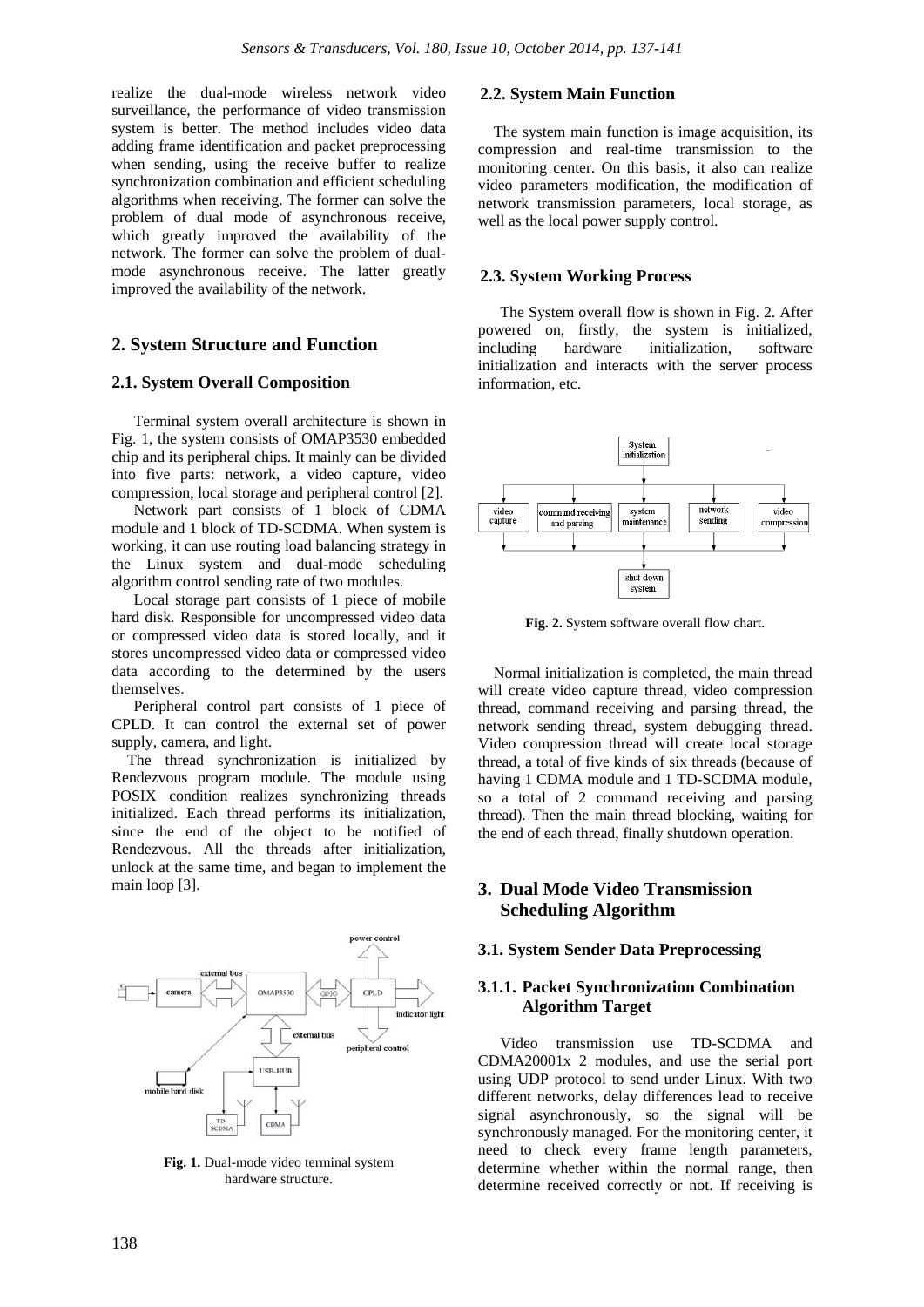normal, according to the data frame length, frame the order, the system repeated receiving video frame, and then each complete frame is decoded. Once errors, lost the front receiving incomplete frame data, and then set the frame in a check in the new received data, until it receives the fixed frame identification. At the same time, the monitoring center needs frame synchronization based on different channel transmission frame tagging, and completes the data combination [4].

#### **3.1.2. Basic Principle of the Algorithm**

The monitoring center receives the two modules of UDP packets, and deposited in the receive buffer, the receive buffer can adopt the circular queue data structure to achieve. Each data received frame of fixed frame marks is checked, if received fixed frame marks is the finishing marks of the each video complete frame, the video complete frames are searched in the receive buffer. Search method is to search the receive buffer frame of marks for the end frame, according to the frame to search the other parts of the entire frame, in order to improve the search efficiency. Here considering the same network may take a different route to send data, even if it is a module to send data, the order of receive data and the order of send data is always a possibility inconsistencies, the probability of the problem is not big, so not every receives a data frame to search, take the search algorithms mentioned above. If searching a complete frame, then each part of the complete frame will be deleted in the receive buffer; If it can't search complete the frame and the receive buffer is full, it will receive the packet to cyclic covering the original packet. It is necessary to reasonably set the receive buffer size, too long, the receive buffer will inevitably reduce search efficiency; Too short, the receive buffer may not receive a complete video frames because of the time delay difference bigger.

### **3.1.3. Synchronous Combination Algorithm Implementation**

The sender increased frame identifier when sending, consider to use 4 bytes the type to identify TD-SCDMA module and CDMA20001x modules send data, and the position in the whole frame, whether for the end frame, etc.

Implementation of the algorithm and flow chart is shown in Fig. 3.

## **3.2. Dual Mode Video Transmission Scheduling Algorithm**

#### **3.2.1. Scheduling Algorithm Target**

For wireless video transmission, due to the limited bandwidth of wireless channel has very instability, using a single module for video transmission prone to serious lost frames and time delay, and cannot achieve the ideal real-time monitoring effect. This project adopts multiple terminal modules for video transmission based on UDP/IP protocol, including a CDMA module and a TD-SCDMA module, but during transport multiple modules to prevent competition it is necessary to take effective scheduling algorithms, at the same time the scheduling algorithm can effectively utilize the limited wireless channel resources. On the basis of maximized data transmission, it achieves video data efficient and orderly sending in the sending end, and can complete real-time and correct receiving and broadcasting at the receiving end [5].



**Fig. 3.** Synchronous combination algorithm flow chart.

## **3.2.2. Basic Principles of Scheduling Algorithm**

The monitoring center feedbacks two modules transmission rate to terminal in real time. The sender according to the feedback of the two modules of transmission rate in real time distribute the packets of two modules, bandwidth broad module sends more data, bandwidth small sends a small amount of data, set of TD module (hereinafter referred to as the T module) rate is  $R_T$ , the rate of CDMA module (hereinafter referred to as C module) rate is RC, distribution ratio principle is  $n=R_T$ :  $R_C$ .

About packet retransmission, the monitoring center according to the received data packets feedback receives the information to the sender, too much feedback message increases the complexity of the system also increases the cost of the system. In order to reduce channel costs, on the premise of guarantee the quality of transmission, try to simplify the feedback information of the monitoring center.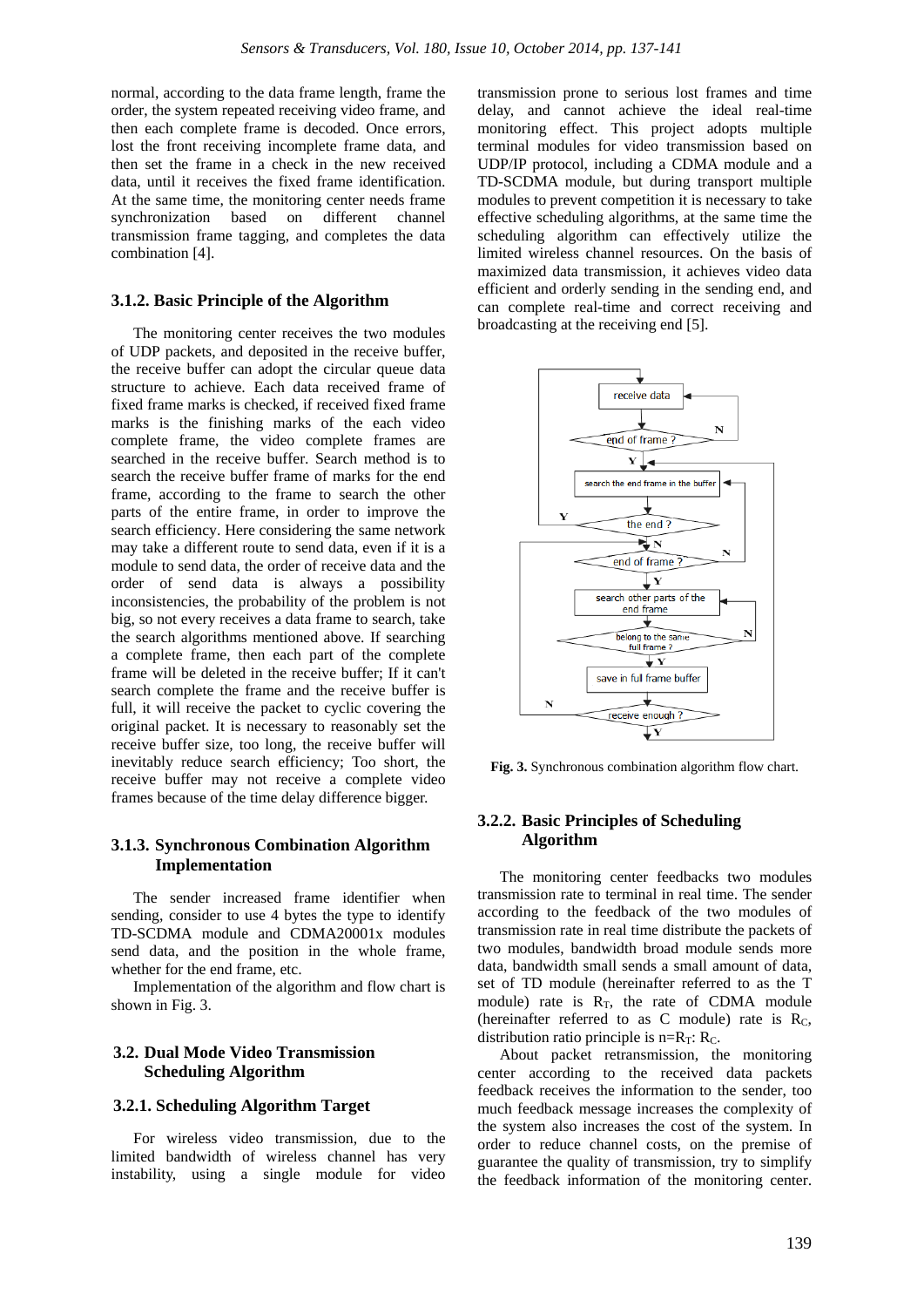Before image play in the receiving end, only to play image but there is no complete received frame retransmission packets.

## **3.2.3. Implementation of Scheduling Algorithm**

The sender selects delivery module according to the monitoring center received feedback information: according to the feedback information, video packet sequence is divided; Monitoring center is statistics integrity of data packets received image frames, if there are packets of image frames are not complete, then send feedback to inform the sender to resend the lost packets. Specific solution flow chart is shown in Fig. 4.



**Fig. 4.** Scheduling algorithm program flow chart.

Setting collection of data packets is M, M={D1,D2,D3…DN}.The ratio of 2 module of transmission rate is  $n=R_T/R_C$ . The algorithm steps are as follows.

1) According to the feedback information of 2 module transmission rate  $R_T$ ,  $R_C$  calculate the n, the packet sequence M={D1,D2,D3…DN} is divided (T module) n:1(C module) proportion dividing group,

$$
M = \{ (D_1, D_2 \cdots D_n), D_{n+1}, (D_{n+2}, D_{n+3} \cdots D_{2n+1}), D_{2(n+1)}, \cdots \}
$$

$$
(D_{\scriptscriptstyle (k-l)(n+l)+1}, D_{\scriptscriptstyle (k-l)(n+l)+2} \cdots D_{\scriptscriptstyle (k-l)(n+l)+n}), D_{\scriptscriptstyle k(n+l)})\}
$$

After redistribution the queue T module is to send packet queues:

$$
M_{\mathrm{T}} = \{ (D_1, D_2 \cdots D_n), (D_{n+2}, D_{n+3} \cdots D_{2n+1}) \}
$$

$$
\cdots(D_{(k-l)(n+1)+1},D_{(k-l)(n+1)+2}\cdots D_{(k-l)(n+1)+n})\}
$$

the queue C module is to send packet queues:

$$
M_{\rm c} = \left\{ D_{n+1}, D_{2(n+1)}, \cdots, D_{k(n+1)} \right\}.
$$

2) First of all determine whether receive the monitoring center the retransmission packets of information feedback. If resent the information, the sender need resend packet; If does not resend the information, data packets in the queue are sent according to the module (T) n:1 module (C) the proportion.

The algorithm flow chart is shown in Fig. 5.



**Fig. 5.** Data send flow diagram.

# **4. Realization of Dual Mode Communication under Linux**

## **4.1. TDM230 Module user Space Virtual Serial Port Communication Program**

Virtual serial port to read and write program flow diagram is shown in Fig. 6.



**Fig. 6.** User space virtual serial port communication program.